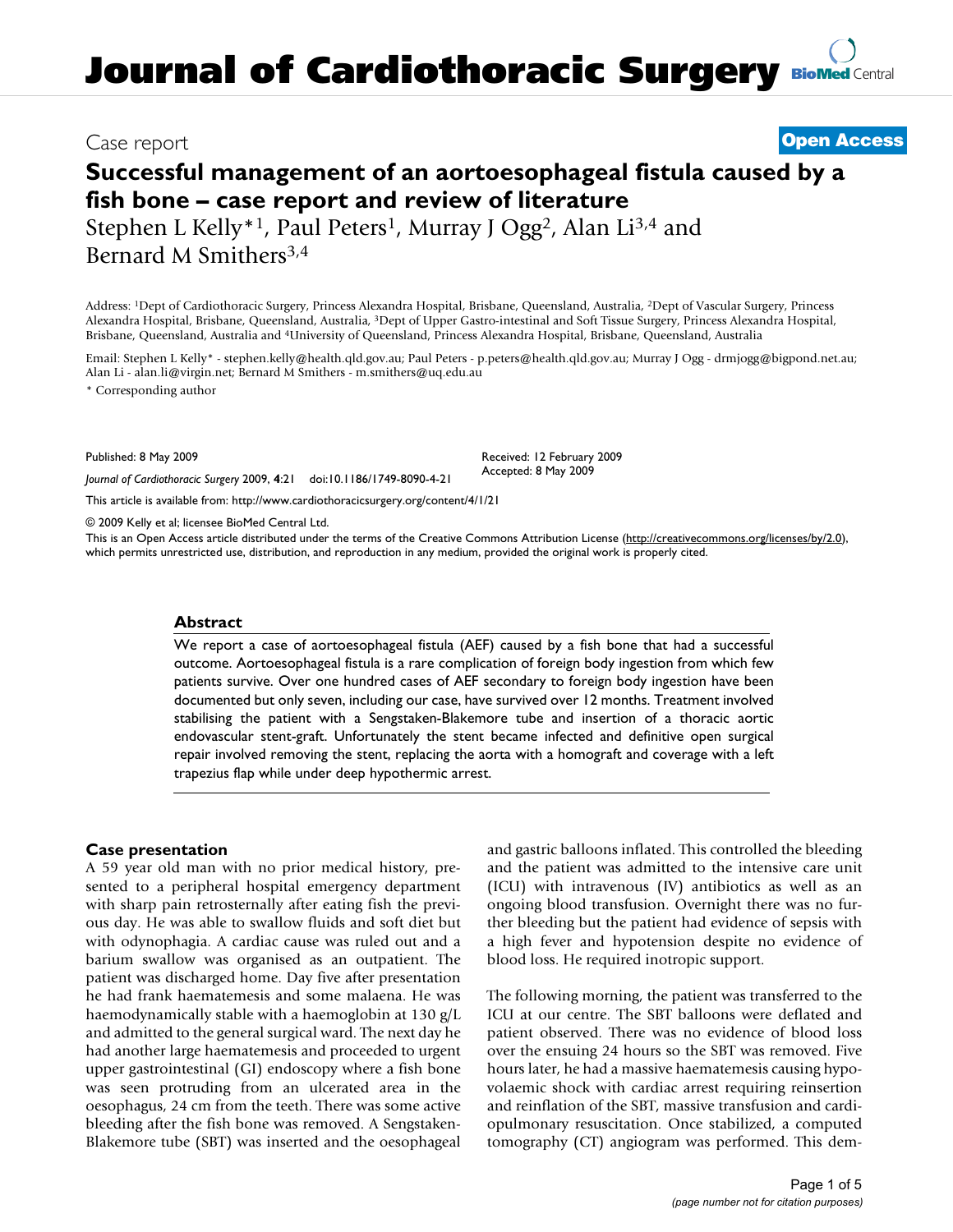onstrated an aortoesophageal fistula located 2 cm distal to the origin of the left subclavian artery on the descending aorta (Fig 1). In the vascular intervention suite under image intensifier control, an endoluminal stent-graft (Zenith® TX2™ Thoracic TAA Endovascular Graft – one piece Thoracic Body Extension TBE 30–80, William A.



#### **Figure 1**

**CT angiogram – coronal view**. The oesophageal balloon (Ob) and gastric balloon (Gb) from the Sengstaken-Blakemore tube are easily visible. The black arrow points to the leakage of contrast from the aorta (A) indicating a breach in the aortic wall.

Cook Australia Pty. Ltd, Brisbane, Australia) was inserted via the left femoral artery (Fig 2). A small endoleak was noted after deployment but was controlled by partial inflation of the SBT oesophageal balloon. The patient returned to ICU with Vancomycin, Timentin and Fluconazole antibiotic cover and his coagulopathy was corrected. A repeat CT angiogram after 24 hours showed no leak after deflation of oesophageal balloon of the SBT. There was significant haematoma within the mediastinum. The SBT was removed the next day without complication. An upper GI endoscopy, five days later revealed a deep oesophageal ulcer at 24 cm with superficial ulceration extending to 29 cm circumferentially. A naso-jejunal feeding tube was inserted at that time.

Subsequently, a percutaneous endoscopic gastrostomy (PEG) was performed. Repeat endoscopy at one month, showed an improvement in the superficial ulceration but the aortic stent was visible through the wall at 24 cm. The patient was maintained on broad spectrum antibiotics delivered via the PEG tube whist discussions were held between him and his family with respect to the management options. However, 51 days after the aortic stent-graft insertion the patient developed a spiking pyrexia and general malaise. Blood cultures were positive for a methicillin-resistant *staphylococcus aureus* (MRSA) and he was recommenced on IV Vancomycin. Repeat CT angiogram revealed no mediastinal gas, fluid levels or significant soft tissue changes to suggest mediastinitis. It was felt the bacteraemia was related to the infected aortic stent-graft.

After multidisciplinary surgical discussion, a plan for definitive treatment was made. Firstly, the patient had a cervical oesophagostomy with the site of division guide by the CT scan to ensure no dissection close to the fistula. A left hemithyroidectomy was needed to allow a tensionfree stoma. Two days later, when an aortic allograft became available, the aortoesophageal fistula was repaired. Initially, a left trapezius muscle flap was raised so that this could be brought through the posterior thoracic wall via a window created from partial resection of the fourth and fifth left ribs. After raising the flap, the patient was placed supine and the mediastinum was accessed via a clam-shell incision. We went on cardio-pulmonary bypass with access via left common femoral artery, ascending aorta and right atrium. Retroplegia and left ventricular vent were inserted, the latter via left superior pulmonary vein. The patient was placed into deep hypothermic arrest to 20°C. The aorta was opened from distal arch to 1 cm beyond the distal extent of the endoluminal stent. The descending aorta was cross-clamped and antegrade cerebral perfusion re-established. The stentgraft was removed and sent for microbiological assessment along with involved aorta including the proximal left subclavian artery. The aortic homograft was anastomosed proximally to the isthmus of the arch. The trapezius muscle flap was pulled through from behind. The aortic side branches under-run and the homograft positioned and anastomosed distally. Following re-warming and the patient coming off cardio pulmonary bypass the remaining oesophagus was resected to the level of the azygous vein out of the operative field. Drains were placed in both pleural spaces and in the mediastinum with vacuum suction drains to flap site. Parentral antibiotic cover consisted of Meropenum for two weeks and Vancomycin for four weeks. Cultures from the stent and aortic tissues grew MRSA.

Ten weeks after the aortic repair, the patient was readmitted for reconstitution of the gastrointestinal tract. The colon was mobilised on the ascending branch of the left colic vascular pedicle. During the development of a retrosternal tunnel there was substantial venous bleeding related to adhesion of the right ventricle to the posterior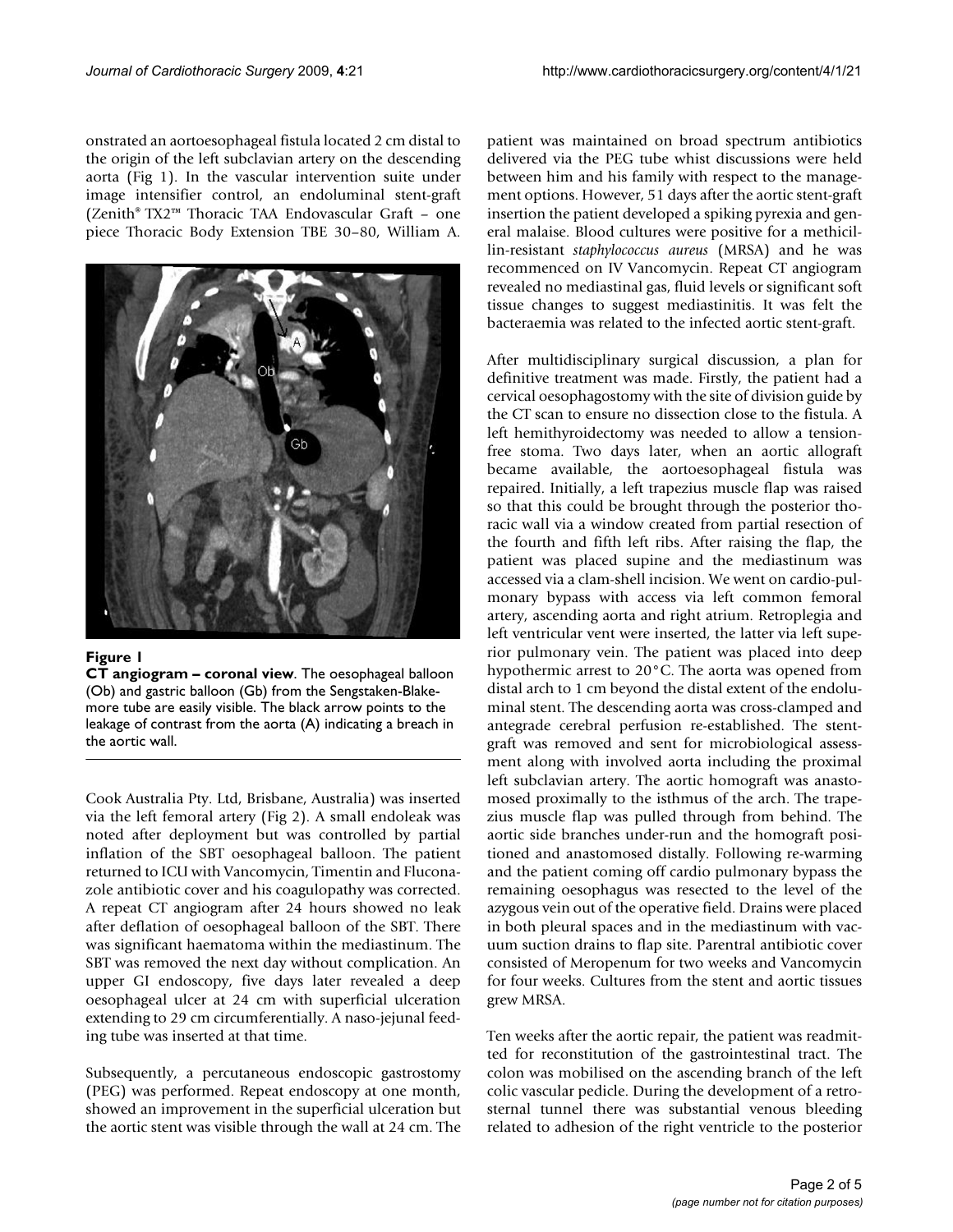

**Figure 2 Arch Aortogram showing the endovascular stentgraft**. The brachiocephalic artery (B), left common carotid artery (LCC) and the left subclavian artery (LSC) are labelled coming off the arch of aorta. The origin of the left subclavian artery has been covered, with some residual flow.

sternum. A median sternotomy was performed and two tears in the right ventricular wall were repaired with bovine pericardium. Because of dense adhesions retrosternally, the use of a retrosternal tunnel was abandoned and a subcutaneous tunnel created. Due to tension from the skin closure on the interposed colon, the colon was returned to the abdomen and the subcutaneous tunnel was stretched overnight with the aid of a half filled litre bag of saline used as a tissue spacer. The following day, the colonic interposition graft was taken to the neck via the subcutaneous tunnel and anastomosed to the proximal oesophageal remnant. There were no complications and he was commenced on oral fluids at day nine after a contrast swallow showed no leak and good passage through the conduit. He was discharged home one week later tolerating normal oral diet. The patient is well with normal activity, 19 months after the original diagnosis of aortoesophageal fistula with minor gastro-oesophageal reflux being his only symptom.

### **Discussion**

Aortoesophageal fistula (AEF) is a rare and highly dangerous complication of foreign body ingestion. Nandi et al [1], reviewed 2394 cases of impacted oesophageal foreign bodies and two (0.08%) developed an AEF's while Lai et al [2] looked at a consecutive series of 1338 foreign body ingestion and none had an AEF's. Although AEF is a rare complication of foreign body ingestion, foreign bodies are the second leading cause of an AEF's at 19% after thoracic aortic aneurysms at 51% [3].

The long term survival after such a complication is dismal. Excluding our patient, only six cases recorded in the literature with AEF from a foreign body have survived over 12 months, all requiring immediate and aggressive surgical intervention [4-9]. The first case was in 1980 described by Ctercteko and Mok [4], who cross-clamped the descending thoracic aorta and primarily closed the oesophagus and aorta with suture. The most recent case involved emergency endovascular repair with a covered stent as a stabilising measure before definitive surgical treatment [9]. We would like to discuss modern techniques and management strategies we employed in our case, which could optimise the conditions for a favourable outcome in future cases.

Risk factors predicting complications after foreign body ingestion include delayed presentation of more than two days and foreign body impaction [2]. Fish bones have a tendency to migrate, albeit rarely, and have caused cardiac tamponade, a thyroid mass, and been found in the liver, after ingestion [10]. Current guidelines recommend that urgent endoscopic intervention should be performed when a sharp object or disk battery is lodged in the oesophagus [11].

Recognising the warning signs of a potential AEF is important for proper management of these patients. Chiari [12] described a triad of symptoms including mid-thoracic pain, sentinel arterial upper GI haemorrhage and exsanguination after a brief period. These symptoms are more specific in patients with AEF from foreign bodies than from other causes [3]. Often the interval between sentinel haemorrhage and exsanguination is more that 24 hours [3]. This 'window of opportunity' should lead to early transfer of the patient to a centre capable of treating AEF and save valuable time which fortunately happened in our patient.

Initial control of torrential bleeding is challenging. All recent surviving cases had used a Sengstaken-Blakemore tube (SBT) inserted to gain temporary control before going to the operating theatre [5-9]. Endovascular intervention has now become a useful option as shown by our patient and in an earlier reported case by Assink et al [9]. Debate has begun regarding whether endovascular stenting could be used as a definitive procedure or as a short term measure before definitive open surgical treatment. Kato et al [13] successfully treated an AEF secondary to radiation therapy in a patient with oesophageal carcinoma. That case had a low risk of secondary infection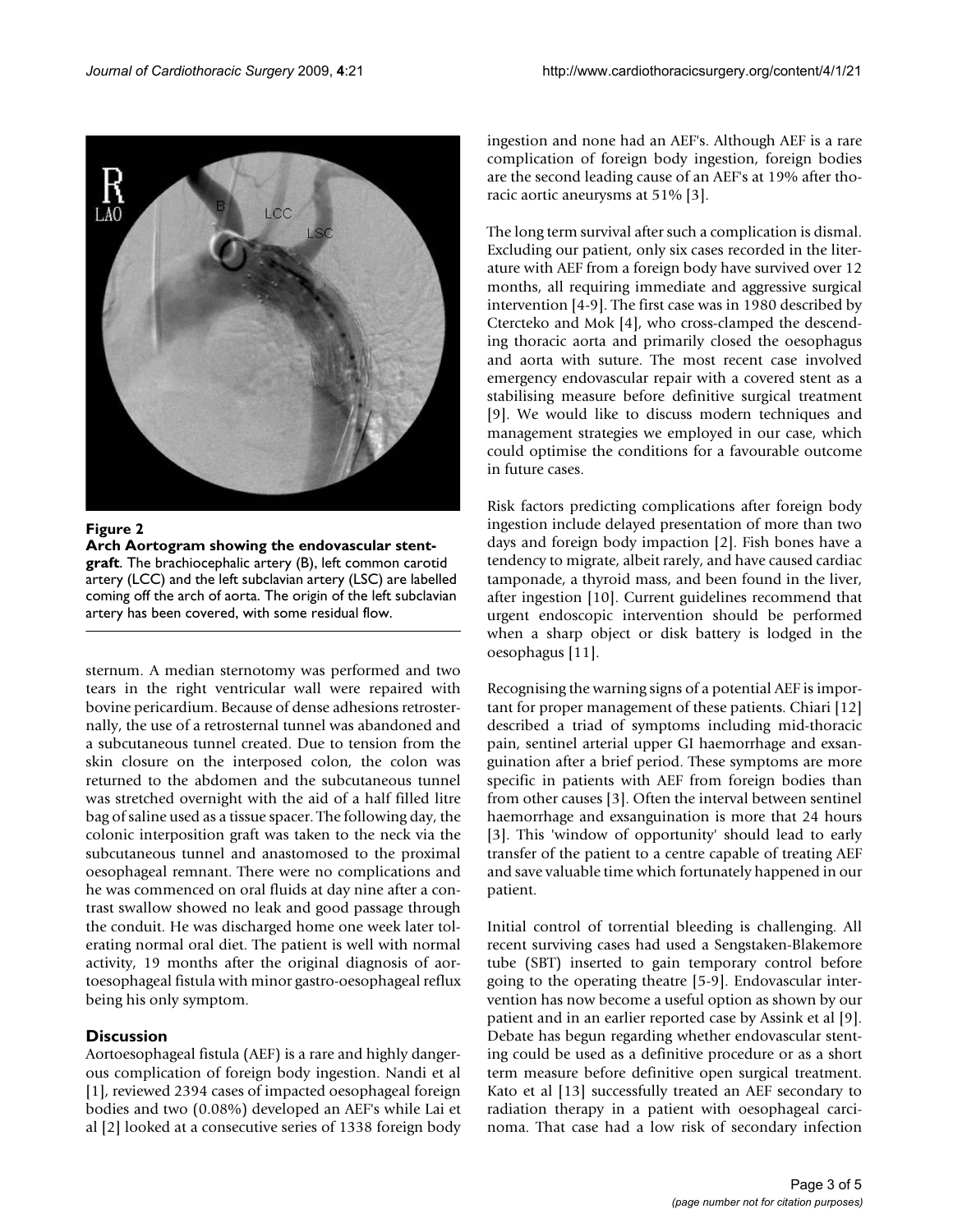compared to our patient. Burks et al [14] reviewed their 5 year experience of bleeding aortoenteric fistulas repaired by endovascular stents and suggested they should be used as a temporary measure before surgery. We feel from our experience, because infection is invariably present after foreign body erosion of the oesophagus, endovascular thoracic aorta stenting should be used as a stop-gap before definitive open surgery.

For the salvage surgery, the second author was guided by literature on managing infected thoracic aorta grafts. It is generally accepted that thorough surgical debridement, antiseptic irrigation and appropriate antibiotic therapy are necessary [15]. The most common pathogens are gram positive cocci (70%) with *staphylococcus aureus* making up 45% of the total [16]. Most centres also use a vascular tissue flap to reduce dead space, the most common being an omental flap [17]. Vogt et al recommended deep hypothermic arrest for surgery on the descending thoracic aorta fistulas[18].

Where grafts are implanted by open surgery, controversy remains regarding whether to completely or partially excise the infected graft and what to replace it with [17]. A case series of 11 patients by Vogt et al [18] showed promising results by using cryopreserved homograft to repair aortoesophageal, aortoenteric and aortobronchial fistulas. Coselli et al [16] also suggested an advantage of homograft in resisting infection after replacing an infected thoracic aorta graft. We felt using a homograft would give the best long term result in view of the resistant organism that was causing the infection.

#### **Conclusion**

Aortoesophageal fistulas secondary to foreign body ingestion are rare but almost always lethal. Chiari's triad of signs and symptoms along with a clear history should alert the treating medical officer of the impending danger. Management initially should include transferring the patient to an appropriate tertiary treatment centre. Aggressive fluid resuscitation and control of an exsanguinating bleed with a Sengstaken-Blakemore tube offers the chance for further treatment. We recommend, if the patient is stable enough for transfer to radiology dept, radiological assessment, with either CT angiogram or arch aortogram and placement of an endovascular stent-graft, can be a further stabilising measure. In the future, endovascular stentgraft with infection resistant material may become the only treatment required but as yet, we advise planned aggressive open surgical treatment as the definitive treatment for long-term results. We believe thorough debridement of necrotic and infected material, utilising a vascular flap to cover the new conduit and use of a homograft, optimise the chance of a successful outcome. This should be done under deep hypothermic arrest.

Unfortunately there is a lack of consensus between centres regarding the treatment of AEF's secondary to foreign bodies. This is almost certainly due to the rarity of the condition and lack of surviving cases in the literature. However, the frequency of long-term survivors is increasing and hopefully remaining questions can be answered with further review and research.

#### **Consent**

Written informed consent was obtained from the patient for publication of this case report and any accompanying images. A copy of the written consent is available for review by the Editor-in-Chief of this journal.

#### **Competing interests**

The authors declare that they have no competing interests.

#### **Authors' contributions**

SK drafted the document and reviewed the literature. PP was joint lead surgeon in the case. PP revised and critically reviewed the document. MO inserted endovascular stent. MO revised and critically reviewed the document. AL revised and critically reviewed the document. MS was joint lead surgeon in the case. MS revised and critically reviewed the document. All authors read and approved the final manuscript.

#### **Acknowledgements**

An abbreviated abstract has been presented as an E-poster at Conjoint Annual Scientific Congress (Royal Australian College of Surgeons and The College of Surgeons of Hong Kong) in Hong Kong, May 2008.

We would like to thank Sally Kennedy, Cook Medical, for providing information about the endovascular stent graft.

#### **References**

- 1. Nandi P, Ong GB: **[Foreign bodies in the oesophagus: review of](http://www.ncbi.nlm.nih.gov/entrez/query.fcgi?cmd=Retrieve&db=PubMed&dopt=Abstract&list_uids=623968) [2394 cases.](http://www.ncbi.nlm.nih.gov/entrez/query.fcgi?cmd=Retrieve&db=PubMed&dopt=Abstract&list_uids=623968)** *Br J Surg* 1978, **65:**5-9.
- 2. Lai ATY, Chow TL, Lee DTY, Kwok SPY: **[Risk factors predicting](http://www.ncbi.nlm.nih.gov/entrez/query.fcgi?cmd=Retrieve&db=PubMed&dopt=Abstract&list_uids=14648732) [the development of complications after foreign body inges](http://www.ncbi.nlm.nih.gov/entrez/query.fcgi?cmd=Retrieve&db=PubMed&dopt=Abstract&list_uids=14648732)[tion.](http://www.ncbi.nlm.nih.gov/entrez/query.fcgi?cmd=Retrieve&db=PubMed&dopt=Abstract&list_uids=14648732)** *Br J Surg* 2003, **90:**1531-1535.
- 3. Hollander JE, Quick G: **[Aortoesophageal Fistula: A comprehen](http://www.ncbi.nlm.nih.gov/entrez/query.fcgi?cmd=Retrieve&db=PubMed&dopt=Abstract&list_uids=1892150)[sive review of the literature.](http://www.ncbi.nlm.nih.gov/entrez/query.fcgi?cmd=Retrieve&db=PubMed&dopt=Abstract&list_uids=1892150)** *Am J Med* 1991, **91:**279-287.
- 4. Ctercteko G, Mok CK: **[Aortoesophageal fistula induced by a](http://www.ncbi.nlm.nih.gov/entrez/query.fcgi?cmd=Retrieve&db=PubMed&dopt=Abstract&list_uids=7401676) [foreign body: the first recorded survival.](http://www.ncbi.nlm.nih.gov/entrez/query.fcgi?cmd=Retrieve&db=PubMed&dopt=Abstract&list_uids=7401676)** *J Thorac Cardiovasc Surg* 1980, **80:**233-5.
- 5. Quandalle P, Pruvot FR, Latreille JP: **[Fistule aorto-oesophagienne](http://www.ncbi.nlm.nih.gov/entrez/query.fcgi?cmd=Retrieve&db=PubMed&dopt=Abstract&list_uids=6732134) [secondaire á une perforation de l'oesophage par corps](http://www.ncbi.nlm.nih.gov/entrez/query.fcgi?cmd=Retrieve&db=PubMed&dopt=Abstract&list_uids=6732134) [estranger.](http://www.ncbi.nlm.nih.gov/entrez/query.fcgi?cmd=Retrieve&db=PubMed&dopt=Abstract&list_uids=6732134)** *Ann Chir* 1984, **38:**159-161.
- 6. McComas BC, Miles PV, Katz BE: **Successful salvage of an 8 month-old child with an aortoesophageal fistula.** *J Paediatr Surg* 1991, **26:**1394-1395.
- 7. Yamada T, Sato H, Seki M, Kitagawa S, Nakagawa M, Shimazaki H: **[Successful salvage of Aortoesophageal Fistula caused by a](http://www.ncbi.nlm.nih.gov/entrez/query.fcgi?cmd=Retrieve&db=PubMed&dopt=Abstract&list_uids=8651805) [fish bone.](http://www.ncbi.nlm.nih.gov/entrez/query.fcgi?cmd=Retrieve&db=PubMed&dopt=Abstract&list_uids=8651805)** *Ann Thorac Surg* 1996, **61:**1843-5.
- 8. Sica GS, Djapardy V, Westaby S, Maynard N: **[Diagnosis and man](http://www.ncbi.nlm.nih.gov/entrez/query.fcgi?cmd=Retrieve&db=PubMed&dopt=Abstract&list_uids=15172312)[agement of Aortoesophageal Fistula caused by a Foreign](http://www.ncbi.nlm.nih.gov/entrez/query.fcgi?cmd=Retrieve&db=PubMed&dopt=Abstract&list_uids=15172312) [Body.](http://www.ncbi.nlm.nih.gov/entrez/query.fcgi?cmd=Retrieve&db=PubMed&dopt=Abstract&list_uids=15172312)** *Ann Thorac Surg* 2004, **77:**2217-2218.
- 9. Assink J, Vierhout B, Snellen J, Benner P, Paul MA, Cuesta MA, Wisselink W: **[Emergency Endovascular Repair of an Aor](http://www.ncbi.nlm.nih.gov/entrez/query.fcgi?cmd=Retrieve&db=PubMed&dopt=Abstract&list_uids=15683264)[toesophageal Fistula caused by a Foreign Body.](http://www.ncbi.nlm.nih.gov/entrez/query.fcgi?cmd=Retrieve&db=PubMed&dopt=Abstract&list_uids=15683264)** *J Endovasc Ther* 2005, **12:**129-133.